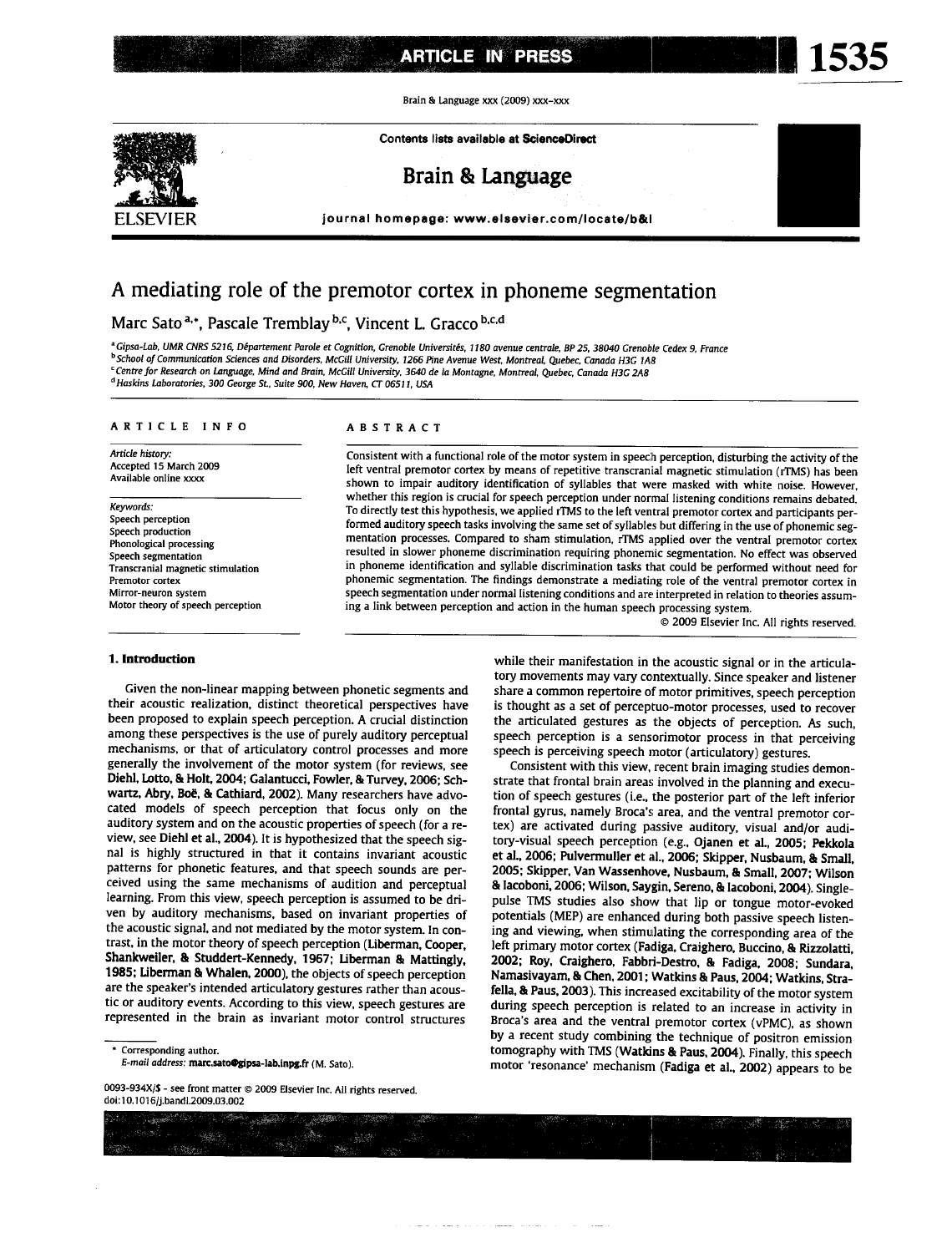articulator specific, motor facilitation being stronger when the recorded muscle activity and the auditory speech stimulus reflect the same articulator [\(Fadiga et al., 2002; Roy et al., 2008](#page-6-0)). This is also suggested by two recent functional magnetic resonance imaging (fMRI) studies showing similar somatotopic patterns of motor activity in the vPMC during both producing and listening to or viewing lips- and tongue-related phonemes ([Pulvermuller et al.,](#page-6-0) [2006; Skipper et al., 2007\)](#page-6-0). Altogether, these studies support the idea that both Broca's area and the vPMC are recruited during speech processing, and suggest that speech perception involves a specific mapping from the speaker's articulatory gestures into the listener's motor plans.

However, despite accumulating evidence that passive speech perception induces cortical activity in both Broca's area, the vPMC and the orofacial primary motor cortex, whether speech motor centers actually contribute to speech perception remains debated. While previous brain imaging and single-pulse TMS studies demonstrate the recruitment of motor areas during passive speech perception, these results are intrinsically correlational and cannot be used to address causality. Two powerful techniques for establishing causality are through the use of rTMS and electrocortical stimulation during awake neurosurgical operations to directly manipulate brain functioning. Both techniques can be used to temporarily disrupt neural activity of a given cortical region, thereby creating a transient 'virtual lesion', and to explore causal relations between the stimulated region and specific motor, sensory and/or cognitive functions (for reviews, see [Boatman, 2004; Devlin & Wat](#page-5-0)[kins, 2007; Pascual-Leone, Walsh, & Rothwell, 2000; Walsh & Cow](#page-5-0)[ey, 2000](#page-5-0)). However, both electrocortical mapping studies and rTMS studies are inconclusive regarding a possible functional role of Broca's area and the left svPMC in auditory speech processing under normal listening conditions. Indeed, temporarily disrupting the activity of the left inferior frontal gyrus does not impair participants' ability to perform auditory speech discrimination tasks ([Boatman, 2004; Boatman & Miglioretti, 2005](#page-5-0)) but phonological judgments that likely involve verbal working memory and articulatory rehearsal [\(Boatman, 2004; Romero, Walsh, & Papagno,](#page-5-0) [2006\)](#page-5-0). On the other hand, a recent rTMS study showed that stimulating the superior portion of the left ventral premotor cortex (svPMC), a region found to be activated during both syllable perception and production in recent fMRI studies [\(Wilson et al.,](#page-6-0) [2004; Pulvermuller et al., 2006](#page-6-0)), impaired auditory syllable identification ([Meister, Wilson, Deblieck, Wu, & Iacoboni, 2007](#page-6-0)). The results were interpreted to suggest that the premotor cortex is an essential component in speech perception and that it may contribute to it through a top–down modulation of temporal cortex. However, it should be noted that the auditory syllable identification task was performed in the presence of masking noise which reduced performance overall and therefore impacts on the interpretation of the results. Because [Meister et al. \(2007\)](#page-6-0) did not examine the effects of premotor stimulation on speech processing in the absence of masking noise, it is still unclear whether the motor system is functionally activated under normal speech processing conditions and, if not, whether motor system involvement is only functional in the presence of sensory challenge or is activated more generally when task demands (beyond increasing signal to noise) are increased.

To extend and refine the observations from the [Meister et al.](#page-6-0) [\(2007\)](#page-6-0) study, we examined the influence of left svPMC in speech perception under normal listening conditions and a number of auditory speech tasks. We used 1 Hz low-frequency rTMS and frameless stereotaxy to temporarily disrupt the activity of svPMC and examined participants' performance on a phoneme identification task, a syllable discrimination task and a phoneme discrimination task. All these tasks involved the same set of nonsense syllables, presented without masking noise, but differed in the

use of phonemic segmentation and verbal working memory demands. We hypothesized that the phoneme identification task, in which participants were asked to judge whether a syllable began with /p/ or /b/, could be performed solely based on an acousticauditory analysis of the stop consonant voicing at the onset of the syllable, without the need to recruit the motor system ([Boat](#page-5-0)[man, 2004; Burton, Small, & Blumstein, 2000\)](#page-5-0). In the syllable identification task, because the presented syllable pairs differed (or not) only in their first initial phonemes (e.g., /put/–/but/), a similar acoustic–phonetic analysis is also likely required together with minimal verbal storage to discriminate phonetic contrasts and compare the two syllables. Finally, in the phoneme discrimination task, participants were asked to determine whether the initial phonemes of syllable pairs were the same or different. Because half of the syllable pairs differed in more complex ways from just their initial segment (e.g., /put/–/bon/), it is likely that the listener had to segment the initial phonemes from the remainder of the syllables and then compare them in order to make a same/different judgment (Burton & Small, [2006; Burton et al., 2000\)](#page-5-0). We hypothesized that specific effects of rTMS over the left svPMC on accuracy and reaction times should be stronger in the phoneme discrimination task, the motor system being likely recruited to assist in phonological segmentation and working memory processes [\(Romero](#page-6-0) [et al., 2006](#page-6-0)). According to the above-mentioned theories of speech perception, this would argue against the view that speech perception relies exclusively on the auditory system and the acoustic properties of speech but also would refine a possible mediating role of the premotor cortex in speech perception under normal listening conditions in segmenting the speech stream into constituent phonemes.

#### 2. Methods

#### 2.1. Participants

Ten healthy adults (seven females; mean age  $\pm$  SD, 27  $\pm$  5 years) participated in the study. All but one were native speakers of Canadian French. The other one was a native speaker of French. All participants were right-handed ([Oldfield, 1971\)](#page-6-0), had normal or corrected-to-normal vision and reported no history of speaking or hearing disorders. Participants were screened for neurological, psychiatric, and other medical conditions, and contraindications to TMS ([Wassermann, 1998](#page-6-0)). Written informed consent was obtained for all participants and they were paid for their participation. The protocol was approved by the McGill University Faculty of Medicine and was carried-out in accordance with the ethical standards of the 1964 Declaration of Helsinki.

#### 2.2. Stimuli

Utterances of /put/, /but/, /pyd/, /byd/, /bon/, /pon/ consonantvowel-consonant (CVC) syllables were individually recorded by a male native Canadian French speaker in a sound-attenuated room. The speaker produced each syllable naturally, maintaining an even intonation, tempo and vocal intensity. Audio digitizing was done at 44.1 kHz with 16 bits. All syllables were temporally aligned according to their consonantal onsets and matched for intensity.

#### 2.3. Procedure

The experiment was carried-out in a quiet, darkened room. Participants sat comfortably in front of a computer monitor at a distance of approximately 50 cm. The acoustic stimuli were presented at a comfortable sound level through two loudspeakers. Participants underwent two identical experimental sessions fol-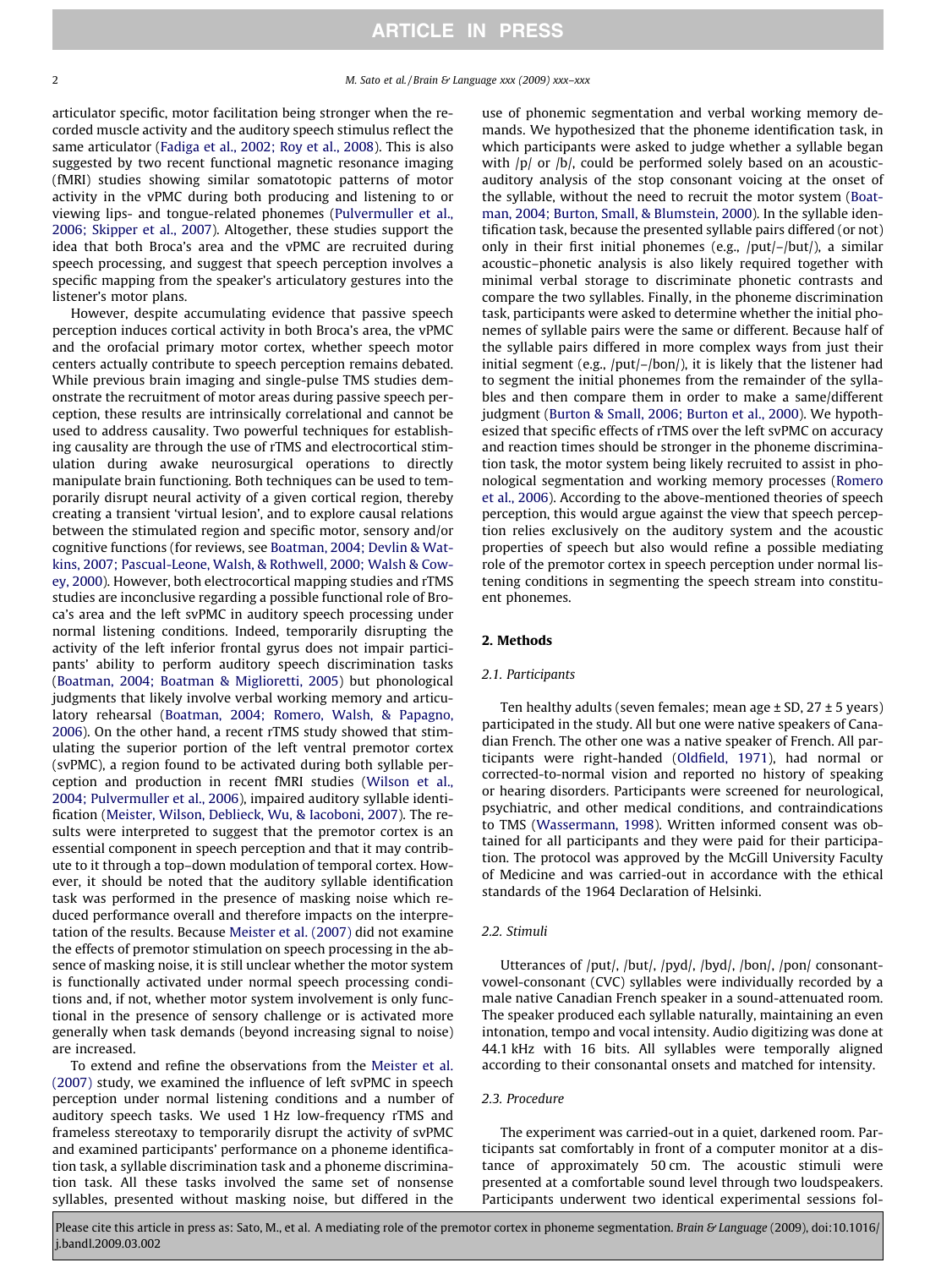lowing rTMS and sham stimulation (see below). The interval between sessions was 1 h. Each session included four tasks: a phoneme identification task, a syllable discrimination task, a phoneme discrimination task, and a nonverbal visual matching control task. The visual matching task was designed to control for any nonspecific effects of rTMS that might affect performance. The order of the tasks was fully counterbalanced across participants but was the same across the two sessions.

In all tasks, each trial started with a fixation cue (the '+' symbol) presented in the middle of the screen for 250 ms and ended with a blank screen for 2500 ms. In the control task, the fixation cue was followed by another fixation cue presented for 500 ms on either the right, for half of the trials, or the left part of the screen (at a distance from the middle of approximately  $5^\circ$ ). In the three auditory tasks the same set of six nonsense consonant-vowel-consonant (CVC) syllables was used (i.e., /put/, /but/, /pyd/, /byd/, /bon/, / pon/). In the phoneme identification task, the fixation cue was followed by the presentation of a nonsense syllable for 500 ms, beginning with either /p/, for half of the trials, or /b/ (e.g., /put/, /bon/). In the syllable and phoneme discrimination tasks, the fixation cue was followed by the presentation of a pair of similar or dissimilar nonsense syllables for 500 ms each, both beginning either with the same or different bilabial consonants. In the syllable discrimination task, the syllable pairs differed in their initial consonants for half of the trials (e.g., /byd/–/pyd/) and were the same for the other half (e.g., /put/–/put/). In the phoneme discrimination task, the initial consonants were different for half of the pairs, with the final VC sequences similar or different (e.g., /pon/–/bon/, /bon/–/pyd/), and were the same for the other half (e.g., /put/–/put/, /but/–/byd/).

Participants were instructed to produce a motor response as fast and accurately as possible, by pressing, with either their right index or ring finger, one of two keys corresponding to either left/ right position (control task), /p/ or /b/ (phoneme identification task), similar/dissimilar syllables (syllable discrimination task), or similar/dissimilar first phonemes (phoneme discrimination task). The response key designation was fully counterbalanced across participants.

Before starting the experiment, a complete training session was performed, with the order of the tasks identical to that used in the two experimental sessions. Before each task, instructions related to the task were presented on the screen for 10 s. Because of the short delay between tasks, six practice trials were included at the beginning of each task and were removed from the analysis. Following the practice trials, all tasks included 12 randomly presented trials with the exception of the phoneme discrimination task (24 trials). The total duration of the experiment was about 6 min. The experimental design (task duration, number of trials) was selected because previous experiments with comparable rTMS parameters have shown that effects of magnetic stimulation last up to 10 min (see [Fitzgerald, Fountain, & Daskalakis, 2006](#page-6-0), for a review).

#### 2.4. MRI Localizer

Prior to the study, a high-resolution T1-weighted structural volume was acquired for anatomical localization in all participants. Data were recorded on a 1.5 T Siemens Sonata MR scanner at the Montreal Neurological Institute (matrix 256  $\times$  256 mm, 160 slices,  $1 \times 1 \times 1$  mm, no gap, TE = 9.2 ms, TR = 22 ms).

#### 2.5. Transcranial magnetic stimulation

TMS was applied with a 70-mm air-cooled figure-of-eight TMS coil, driven by a high-speed magnetic stimulator (Magstim Rapid 1400, Wales, UK). Resting motor threshold (RMT) was determined in the right first dorsal interosseus muscle and defined as the minimum stimulus intensity capable of evoking motor-evoked potentials (MEP) in five out of 10 trials with an amplitude of at least 50  $\mu$ V ([Rossini et al., 1994\)](#page-6-0). Each participant then underwent two experimental sessions, consisting of either stimulations applied over the left svPMC or sham stimulation applied over the same site with identical coil position and acoustic artefacts. During both sessions, participants wore earplugs because of rTMS-related noise whereas head motion was restricted using a foam-padded headneck cradle. The two sessions were separated by a period of 1 h to avoid plasticity effects in the excitability of the stimulated region, and were fully counterbalanced across participants. 600 pulses were applied at a frequency of 1 Hz, with a stimulation intensity at 110% of individual RMT. These stimulation parameters have been shown to produce inhibitory modulation of motor cortical excitability, lasting up to 10 min (see [Fitzgerald et al., 2006](#page-6-0) for a review). The stimulation site was located with frameless stereotaxy at the beginning of each session on the basis of each participant's anatomical MRI scan. The MRI-to-head co-registration was done using Brainsight TMS system (Rogue Research, Montreal, Canada). For all participants, we used the average peak coordinates in the left precentral gyrus found to be activated during both listening to and producing syllables in a previous study ([Wilson](#page-6-0) [et al., 2004](#page-6-0)). This peak was located on the anterior lip of the central sulcus on the border of areas 4a and 6 (Montreal Neurological Institute (MNI) coordinates in mm:  $-50$ ,  $-6$  and 47). Two other studies found similar peak activation in the precentral gyrus during both syllable perception and production ([Pulvermuller et al.,](#page-6-0) [2006](#page-6-0):  $-54$ ,  $-3$  and 46; [Meister et al., 2007](#page-6-0):  $-53$ ,  $-4$  and 49). For all participants, the stimulation site fell in the left svPMC (see [Fig. 1\)](#page-3-0). None of the participants reported any side effects following stimulation. The sham stimulation was performed by presenting participants with recorded TMS noise mimicking actual stimulation (600 pulses at a frequency of 1 Hz at a similar intensity level) through loudspeakers and with participants wearing earplugs. The coil was positioned over the left svPMC using the same localization procedure as in the rTMS session but without actually presenting any TMS stimulation. Participants were not aware that one of the two sessions involved sham stimulation.

#### 2.6. Data analysis

Outlier reaction times (RT), i.e., responses slower than 2000 ms, were considered as errors (on average  $1.8\%$  ( $\pm 3$ ) and  $2.3\%$  ( $\pm 3$ ) in rTMS and sham sessions, respectively). To statistically assess the effect of various experimental conditions, two-way analyses of variance (ANOVA) for repeated measures were performed on the percentage of correct responses and on the median RTs. RTs were calculated from the onset of the second fixation cue in the control task, from the onset of the presented syllable in the phoneme identification task, and from the onset of the second presented syllable in the syllable and phoneme discrimination tasks. The independent variables were the stimulation mode (rTMS, sham) and the task (control, phoneme identification, syllable discrimination, phoneme discrimination). The significance level was set at  $p < .05$  and Greenhouse–Geisser corrected when appropriate. When required, posthoc analyses were conducted with Newman–Keuls tests.

#### 3. Results

#### 3.1. Perceptual scores

The main effect of task was significant  $(F(3,27) = 4.34, p = .05$ see [Fig. 2](#page-3-0)), with a lower percentage of correct responses in the phoneme discrimination task than in the other tasks (on average, 98%  $(\pm 1)$  in the control task, 98%  $(\pm 2)$  in the phoneme identification task, 98%  $(\pm 2)$  in the syllable discrimination task and 89%  $(\pm 4)$  in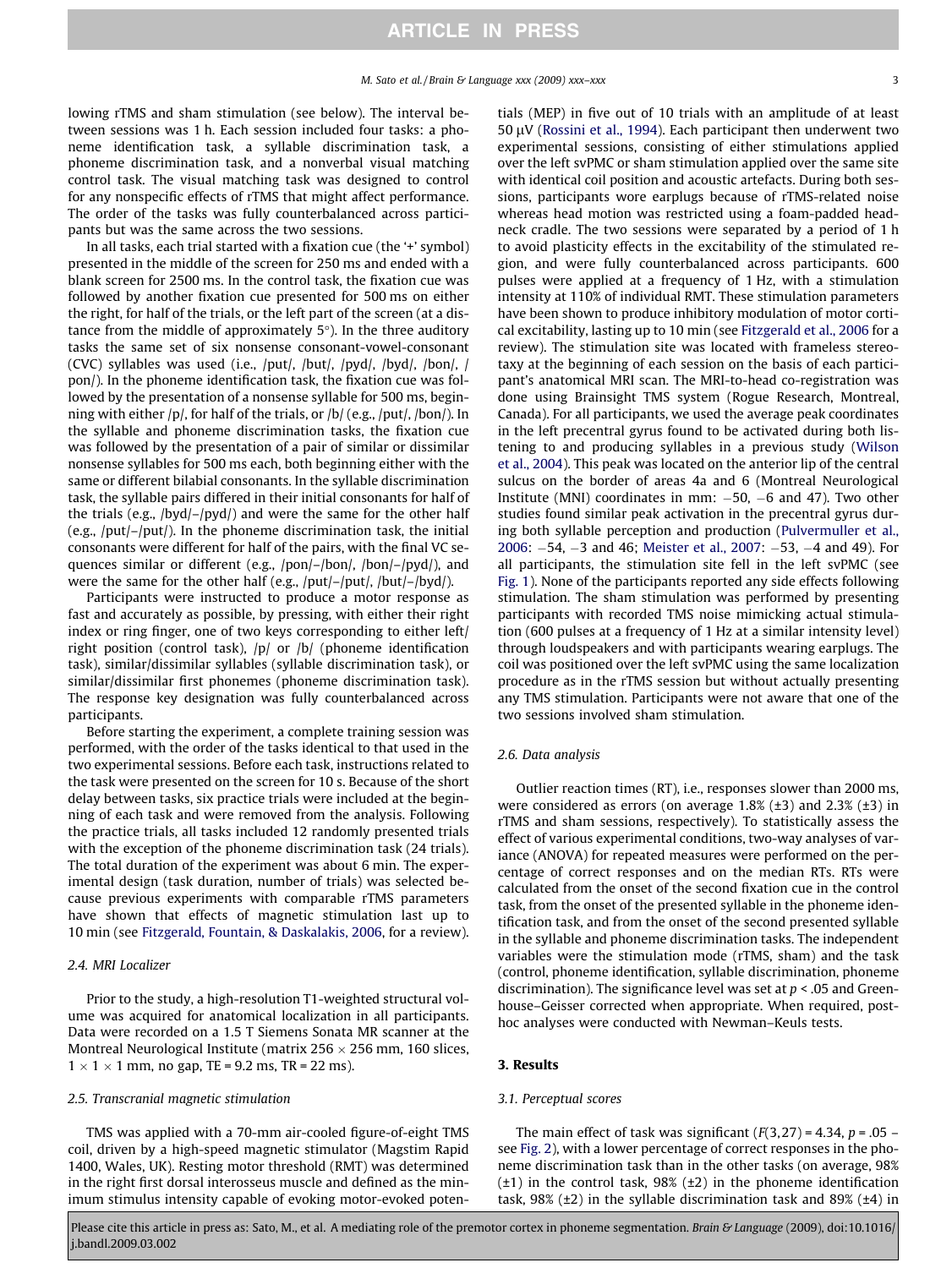## ARTICLE IN PRESS

<span id="page-3-0"></span>4 M. Sato et al. / Brain & Language xxx (2009) xxx–xxx



Fig. 1. Example of localization of the stimulation site in the superior portion of the left ventral premotor cortex from surface rendering (A) and axial (B) and sagittal (C) views taken from a structural MRI series of a participant.



Fig. 2. Percentage of correct responses (A) and reaction times (B) for each task after rTMS and sham stimulation. Error bars represent standard errors of the mean.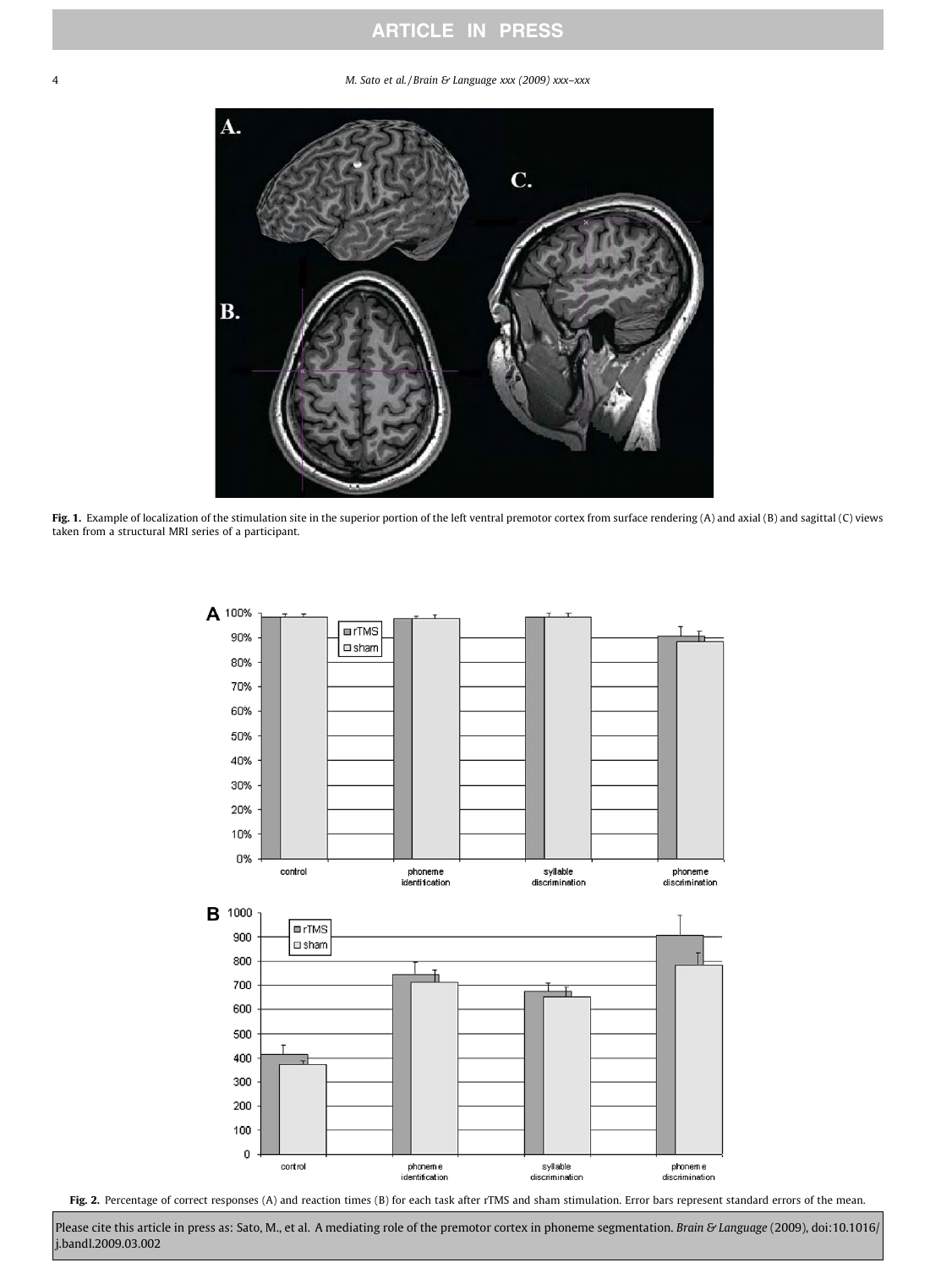the phoneme discrimination task; all  $p's < .03$ ). Neither the stimulation mode  $(F(1,9) = 0.56)$  nor the interaction between the two variables  $(F(3,27) = 0.20)$  were significant.

#### 3.2. Reaction times

Significant differences were observed across tasks  $(F(3,27) = 43.31, p < .00001)$ , with faster RTs in the control task and slower RTs in the phoneme discrimination task as compared to the other tasks (on average, 395 ms (±27) in the control task, 730 ms  $(\pm 49)$  in the phoneme identification task, 663 ms  $(\pm 39)$  in the syllable discrimination task and 846 ms (±65) in the phoneme discrimination task; all  $p's < .01$ ). The main effect of stimulation mode was also significant  $(F(1,9) = 14.62, p < .005)$ , with slower RTs after rTMS than after sham stimulation (on average, 686 ms  $(\pm 51)$  vs. 631 ms  $(\pm 39)$ ). Of main interest is the significant interaction between the two variables  $(F(3,27) = 2.84, p = .05)$ , with significantly slower RTs after rTMS than after sham stimulation only in the phoneme discrimination task (909 ms  $(\pm 80)$  vs 783 ms  $(\pm 50)$ ;  $p < .001$ ; all other comparisons not significant).

#### 4. Discussion

Compared to sham stimulation, low-frequency rTMS applied over the svPMC had an effect on the response latencies in the phoneme discrimination task, which resulted in slower RTs without affecting the accuracy of the response. No specific effect caused by identical stimulation over the same cortical region was observed in the phoneme identification and the syllable discrimination tasks, nor in the visual matching task. Before we discuss these results, it is important to consider some inherent limitations of the TMS technique, related to the duration of post-stimulation effects and inter-participant anatomical differences [\(Federoes,](#page-6-0) [Tononi, & Postle, 2007; Fitzgerald et al., 2006\)](#page-6-0). The stimulation parameters for the present study were selected according to a recent and comprehensive review of the literature on the effects of stimulation of both motor and premotor cortex [\(Fitzgerald et al.,](#page-6-0) [2006](#page-6-0)). Notably, the selected stimulation parameters have been shown repeatedly to produce inhibitory modulation of motor cortical excitability lasting up to 10 min. As a result, the duration of each experimental session was kept to about 6 min. Furthermore, the stimulation site was localized for all participants using frameless stereotaxy and individual MRI-to-head co-registration. Although we did not perform fMRI in order to individually determine the precise part of the left svPMC involved in speech perception, the stimulation site was the same as reported by [Wilson et al.](#page-6-0) [\(2004\)](#page-6-0), and was very close to those reported in two other fMRI studies ([Meister et al., 2007; Pulvermuller et al., 2006](#page-6-0)). It is also worthwhile noting that the peak coordinates within the svPMC reported by [Meister and colleagues \(2007, p. 1693\)](#page-6-0) was found to be consistent across their fifteen participants (mean MNI coordinates in mm  $\pm$ SD:  $-53 \pm 4$  and  $-4 \pm 4$  and  $49 \pm 2$ ), the maximum x, y, and z distances between the peak coordinates (14, 12, 8 mm, respectively) being compatible with the spatial resolution of TMS ([Walsh](#page-6-0) [& Cowey, 2000\)](#page-6-0). Finally, it is also likely that the rTMS effect observed in the phoneme discrimination task was not due to nonspecific attentional and/or sensory effects induced by the TMS pulses, because no such effect was observed for the other auditory tasks nor during the visual matching task.

In spite of these possible limitations, the specific increase of RT in the phoneme discrimination task, and the absence of any effect in the phoneme identification and syllable discrimination tasks, are in line with previous brain imaging, rTMS and electrocortical mapping studies of speech perception and phonological processing. Previous brain imaging studies on auditory phonological processing have consistently reported left-sided activations of the posterior (opercular) part of the inferior frontal gyrus and of the ventral premotor cortex, in addition to temporal auditory regions (for a review, see [Démonet, Thierry, & Cardebat, 2005; Poldrack et al.,](#page-5-0) [1999; Vigneau et al., 2006](#page-5-0)). These studies typically involved phoneme monitoring and phoneme discrimination tasks in which participants had to separate a phoneme from a continuous acoustic signal in order to compare speech segments. For instance, [Zatorre](#page-6-0) [and colleagues \(1992, Zatorre, Meyer, Gjedde, and Evans, 1996\)](#page-6-0) and [Burton et al. \(2000\)](#page-5-0) demonstrated increased frontal activity near the border of the left inferior frontal gyrus and the premotor cortex during a phoneme discrimination task, wherein participants were required to discriminate initial or final consonants in pairs of CVC syllables (e.g., /fat/–/tid/, /dip/–/ten/), compared to a pitch or a tone discrimination task. Given the involvement of these regions in the planning and execution of speech gestures ([Bohland & Guen](#page-5-0)[ther, 2006; Gracco, Tremblay, & Pike, 2005; Sörös et al., 2006](#page-5-0)), it has been suggested that auditory-motor recoding and articulatory-based representations are recruited during phonological processing depending on the use of phonemic segmentation and working memory demands ([Démonet, Price, Wise, & Frackowiak,](#page-5-0) [1994; Démonet et al., 1992; Zatorre et al., 1992, 1996; Burton &](#page-5-0) [Small, 2006; Burton et al., 2000; Hickok & Poeppel, 2000; Hickok](#page-5-0) [& Poeppel, 2004; Hickok & Poeppel, 2007](#page-5-0)). Our results are consistent with this interpretation and provide direct evidence for the functional participation of the svPMC in segmenting the speech stream into constituent phonemes.

In addition to results from svPMC, it has also been shown that a temporary disruption of the activity in the left posterior inferior frontal gyrus by means of rTMS disrupts participants' ability to perform phoneme discrimination ([Romero et al., 2006](#page-6-0)). In that study, participants were required to make same/different judgments on visually presented word pairs, beginning with the same grapheme but which could be translated into one of two possible sounds. Compared to a baseline without TMS and rTMS over the vertex, rTMS over the left inferior frontal gyrus increased RTs and decreased accuracy. Increased response latency after rTMS of the left posterior inferior frontal cortex was also observed when participants had to decide whether two visually presented words rhymed or not ([Gough, Nobre, & Devlin, 2005\)](#page-6-0). The similarity of our rTMS results and those of Romero et al. (2006) and [Gough et al. \(2005\)](#page-6-0) involving visually presented words suggests that the inferior frontal gyrus and the svPMC are both recruited for speech processing under conditions of increased working memory demands and articulatory rehearsal. Moreover, both areas appear to contribute in a top–down or feedforward manner to influence temporal lobe processing when phonemic segmentation is needed.

Despite this evidence, electrocortical mapping studies in epilepsy surgery patients [\(Boatman, 2004; Boatman & Miglioretti,](#page-5-0) [2005](#page-5-0)) and our results for simple phonetic and syllable discrimination indicate that stimulating the left inferior frontal lobe or premotor cortex does not impair participants' ability to discriminate CV syllables pairs in the absence of a sensory challenge or increased task demands. Both phoneme identification and syllable discrimination most likely rely solely on auditory analysis especially for syllable onset stop consonant voicing ([Boatman, 2004;](#page-5-0) [Burton et al., 2000](#page-5-0)). These processes are not influenced by inhibitory stimulation of the left premotor cortex or inferior frontal gyrus. In contrast, the phoneme discrimination task required a more complex analysis and segmentation of the sounds in the sequence ([Burton & Small, 2006; Burton et al., 2000\)](#page-5-0) and the disruptive rTMS effect strongly suggests that the left svPMC plays a functional role in speech segmentation recruited with increased task demands especially working memory.

The present results argue for a tight connection between speech perception and production systems [\(Aboitiz & Garcia, 1997; Aboi-](#page-5-0)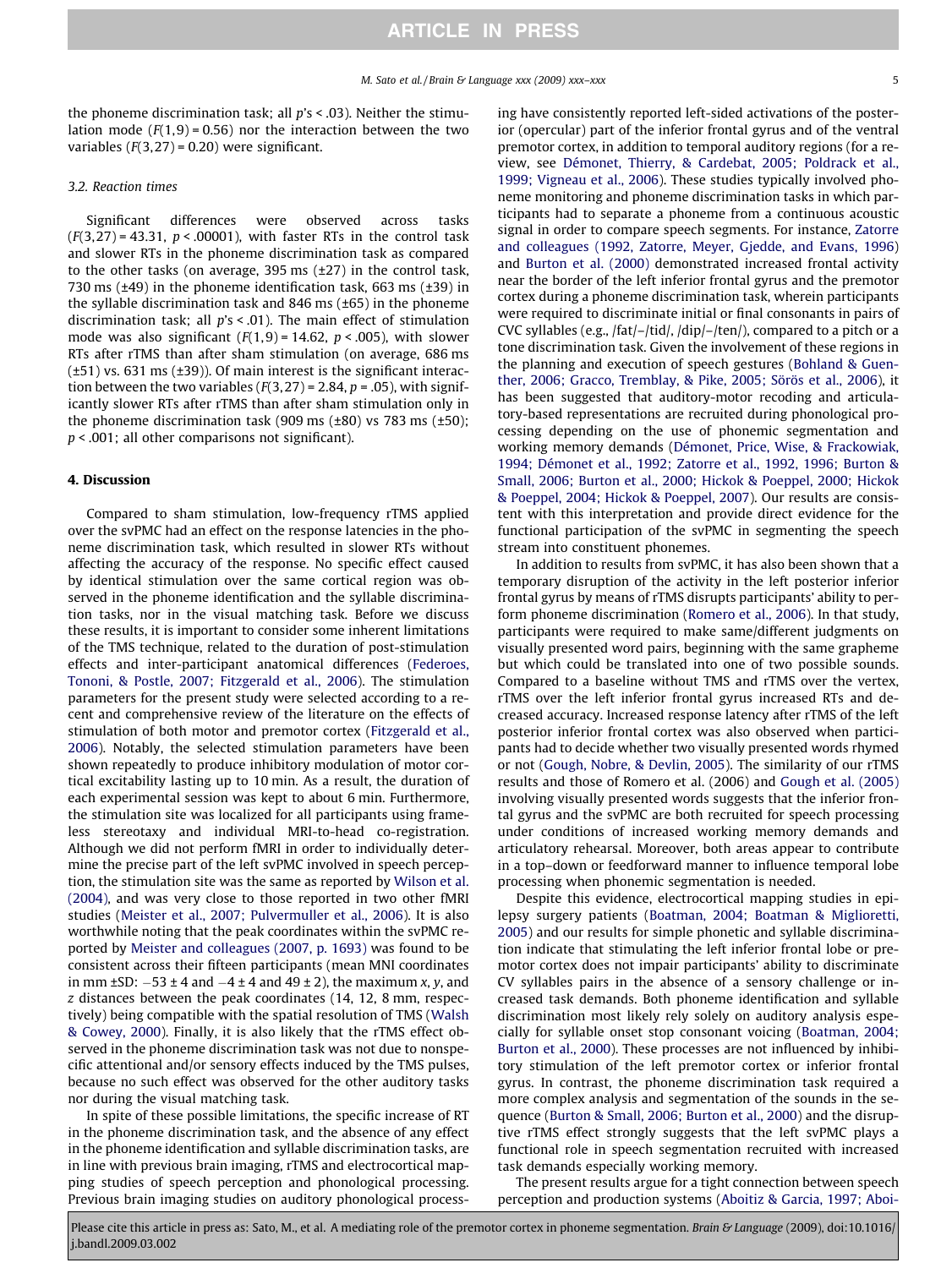<span id="page-5-0"></span>

tiz, Garcia, Bosman, & Brunetti, 2006; Arbib, 2005; Callan, Jones, Callan, & Akahane-Yamada, 2004; Hickok & Poeppel, 2000, 2004, 2007; Rizzolatti & Arbib, 1998; Skipper et al., 2007; Wilson & Iacoboni, 2006). Notably, these results are fully consistent with the dual-stream model (Hickok and Poeppel, 2001, 2004, 2007) and the recruitment of a dorsal auditory-motor circuit involved in mapping sound onto articulatory-based representations. In this model, it is proposed that early cortical stages of speech processing involve auditory fields in the superior temporal gyrus. The ventral stream then projects to frontal motor regions (i.e., the posterior part of the inferior frontal gyrus and the premotor cortex), the primary function of which is to serve speech development and the acquisition of a new vocabulary. When a child learns to articulate speech sounds, it may provide a mechanism by which sensory representations of speech can be stored and compared against articulatory production. This comparison would be used to shape future productions. Importantly, the dorsal stream is not considered to be a critical component of speech perception in adults under normal listening conditions. Indeed, motor representations of speech are thought to be used strategically to assist in working memory and sub-lexical task performance, whenever translation of phonological information to an articulatory code is required. Also consistent with this view, the absence of any TMS-related modulation of participants' performance in both the phoneme identification and the syllable discrimination tasks does not fit with an obligatory functional role of the motor system in speech perception. From this view, our results cannot directly account for some neurobiological models (Callan et al., 2004; Skipper et al., 2005; Skipper et al., 2007; Wilson & Iacoboni, 2006) which postulate, contrary to Hickok and Poeppel's dual-stream model, that speech motor centers mediate speech perception under normal listening conditions, by constraining phonetic interpretation of the incoming sensory information. Note, however, that these models also assume that the speech motor centers are strongly recruited depending on the ambiguity of the sensory inputs, that is when the mapping between sensory information and phonetic categories is not sufficiently deterministic. In light of the present results, this latter proposal, recently confirmed by an rTMS study ([Meister et al.,](#page-6-0) [2007\)](#page-6-0), and indirectly supported by fMRI studies showing an increased activation of the speech motor centers during the auditory identification of non-native versus native phonemes (e.g., Callan et al., 2004; Wilson & Iacoboni, 2006), during intelligible versus masked or distorted speech (e.g., Binder, Liebenthal, Possing, Medler, & DouglasWard, 2004; Zekveld, Heslenfeld, Festen, & Schoonhoven, 2006), and during the audiovisual observation of phonetically conflicting compared to matching vowels/syllables (e.g., [Jones & Callan, 2003; Ojanen et al., 2005; Pekkola et al.,](#page-6-0) [2006; Skipper et al., 2007\)](#page-6-0) can be refined. It appears that the motor system reacts to noise or novelty or mismatch by enhancing the auditory signal to resolve signal ambiguity. In addition, when the perceptual task requires additional signal processing, the motor system is recruited to facilitate the processing requirements. From this view, what could be the function of the motor activity observed during passive speech perception ([Fadiga et al., 2002; Oja](#page-6-0)[nen et al., 2005; Watkins & Paus, 2004; Watkins et al., 2003,](#page-6-0) [2004; Pekkola et al., 2006; Pulvermuller et al., 2006; Roy et al.,](#page-6-0) [2008; Skipper et al., 2005; Skipper et al., 2007; Wilson & Iacoboni,](#page-6-0) [2006\)](#page-6-0)? One possibility comes from task complexity, participants being highly accurate in all three tasks with ceiling effects observed in both the phoneme identification and the syllable discrimination tasks. We cannot rule out the possibility that ceiling effects might have prevented possible TMS-related modulation of participants' accuracy to occur. Another possibility is that the motor system does not play a critical role in speech understanding under normal listening conditions and in the face of simple speech perceptual demands. In that case, the involvement of the motor system would not be strictly intrinsic to speech comprehension but may facilitate conversational exchange by contributing to a common perceptuo-motor framework between speakers. In that case, speech motor resonance may represent a dynamic sensorimotor adaptation under the influence of the other talker's speech patterns, and in return may facilitate conversational interactions through convergent behaviors ([Pardo, 2006; Sancier & Fowler,](#page-6-0) [1997\)](#page-6-0).

By demonstrating a mediating role of the svPMC in the phoneme discrimination task, the present results argue against the view that speech perception relies exclusively on the auditory system without any role of the motor system, as postulated in purely auditory approaches of speech perception (for a review, see [Diehl](#page-6-0) [et al., 2004\)](#page-6-0). Conversely, the absence of any TMS-related modulation of participants' performance in both the phoneme identification and the syllable discrimination tasks also challenges the view that perceiving speech is solely mediated by an articulatory code, as claimed in the motor theory of speech perception ([Liber](#page-6-0)[man & Mattingly, 1985; Liberman & Whalen, 2000; Liberman](#page-6-0) [et al., 1967\)](#page-6-0). Speech perception is best conceptualized as an interactive neural process involving reciprocal connections between sensory and motor areas whose connection strengths vary as a function of the perceptual task and the external environment. The observed disruptive rTMS effect suggests that the left svPMC plays a functional role in speech segmentation and is recruited with increased task demands under normal listening conditions.

#### Acknowledgments

We thank Jean-Luc Schwartz and Jérome Aubin for their help. This study was supported by research grants from NSERC and CIHR (Canada) to V.L.G. and CNRS (France) to M.S., and by a Richard H. Tomlinson Research Fellowship and a travel grant from the 'PPF: Interactions multimodales' to M.S.

#### References

- Aboitiz, F., & Garcia, V. (1997). The evolutionary origin of the language areas in the human brain. A neuroanatomical perspective. Brain Research Reviews, 25, 381–396.
- Aboitiz, F., Garcia, V., Bosman, C., & Brunetti, E. (2006). Cortical memory mechanisms and language origins. Brain and Language, 98(1), 40–56.
- Arbib, M. A. (2005). From monkey-like action recognition to human language: An evolutionary framework for neurolinguistics. Behavioral and Brain Sciences, 28(2), 105–124.
- Binder, J. R., Liebenthal, E., Possing, E. T., Medler, D. A., & DouglasWard, B. (2004). Neural correlates of sensory and decision processes in auditory object identification. Nature Neuroscience, 7, 295–301.
- Boatman, D. F. (2004). Cortical bases of speech perception: Evidence from functional lesion studies. Cognition, 92, 47–65.
- Boatman, D. F., & Miglioretti, D. L. (2005). Cortical sites critical for speech discrimination in normal and impaired listeners. Journal of Neuroscience, 25(23), 5475–5480.
- Bohland, J. W., & Guenther, F. H. (2006). An fMRI investigation of syllable sequence production. Neuroimage, 32(2), 821–841.
- Burton, M. W., & Small, S. L. (2006). Functional neuroanatomy of segmenting speech and nonspeech. Cortex, 42, 644–651.
- Burton, M. W., Small, S. L., & Blumstein, S. E. (2000). The role of segmentation in phonological processing: An fMRI investigation. Journal of Cognitive Neuroscience, 12(4), 679–690.
- Callan, D. E., Jones, J., Callan, A., & Akahane-Yamada, R. (2004). Phonetic perceptual identification by native- and second-language speakers differentially activates brain regions involved with acoustic phonetic processing and those involved with articulatory–auditory/orosensory internal models. Neuroimage, 22, 1182–1194.
- Démonet, J.-F., Chollet, F., Ramsay, S., Cardebat, D., Nespoulous, J.-L., Wise, R., et al. (1992). The anatomy of phonological and semantic processing in normal subjects. Brain, 115, 1753–1768.
- Démonet, J.-F., Price, C., Wise, R., & Frackowiak, R. S. J. (1994). A pet study of cognitive strategies in normal subjects during language tasks: Influence on phonetic ambiguity and sequence processing on phoneme monitoring. Brain, 117(4), 671–682.
- Démonet, J. F., Thierry, G., & Cardebat, D. (2005). Renewal of the neurophysiology of language: Functional neuroimaging. Physiological Reviews, 85(1), 49–95.